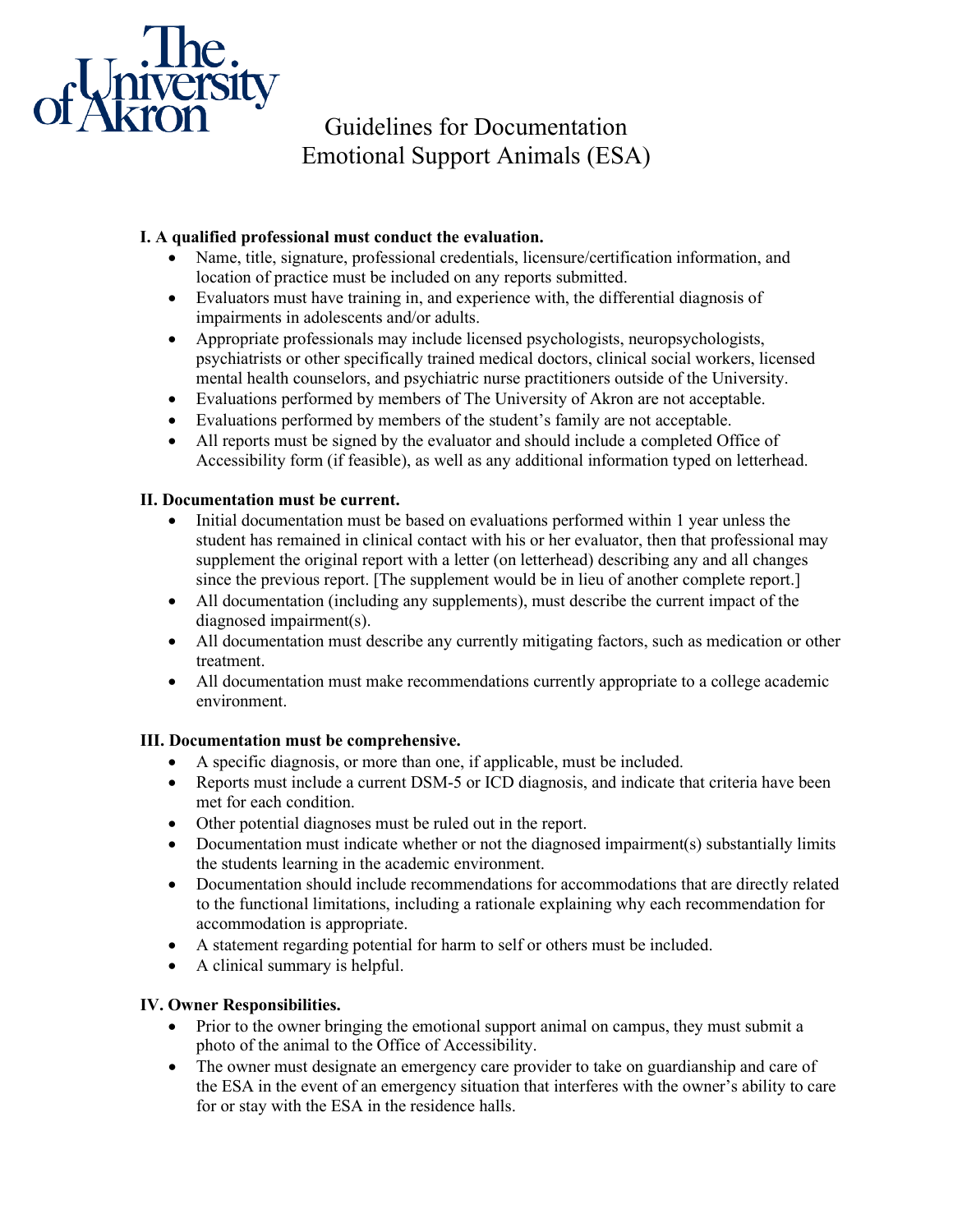- The owner must complete and submit the ESA Emergency Care Provider Authorization Form, as well as a photo of the designated emergency care provider, to the Office of Accessibility, prior to or at the time of the scheduled Intake appointment. Upon receiving these documents, they will be shared with Residence Life and Housing in addition to any other pertinent information.
- When requested, the owner must be able to provide vet records of vaccinations and a statement regarding the ESA's health, completed by a licensed veterinarian *within the past year* to Residence Life and Housing.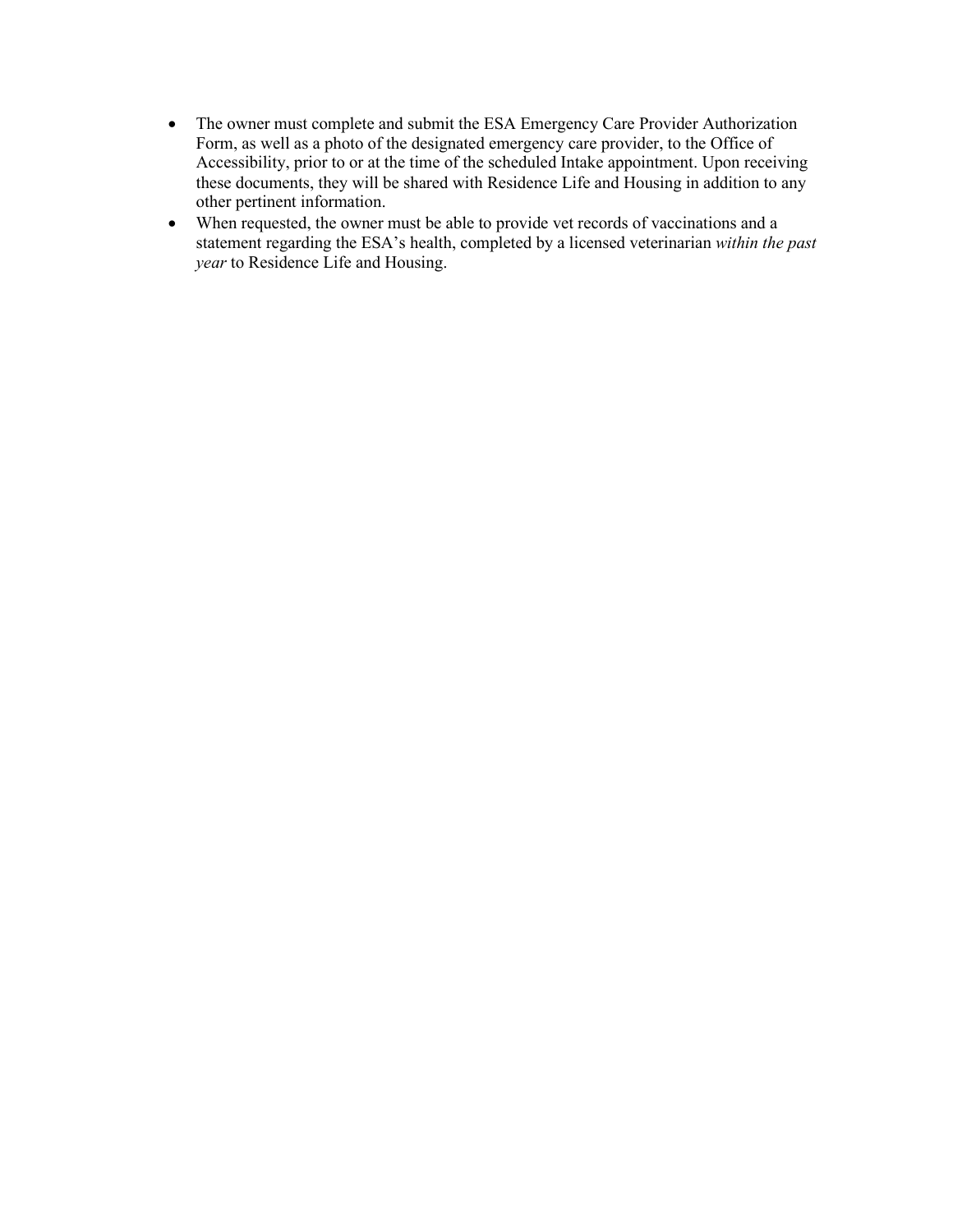# Documentation Verification Emotional Support Animals (ESA)

The Office of Accessibility at The University of Akron provides academic accommodations to students with diagnosed disabilities that reflect a **current substantial limitation to learning**. To ensure the provision of reasonable and appropriate accommodations for our students, this office requires current, **within 1 year**, and comprehensive documentation of the impairment from a current treatment/assessment professional that is legally qualified to make the diagnosis. Documentation completed by University of Akron employees will not be accepted. The Office of Accessibility has the right to request additional documentation in order to provide appropriate services.

| 1. | DSM-5 Diagnosis & Code:                                                                                                                                                     |  |  |  |  |
|----|-----------------------------------------------------------------------------------------------------------------------------------------------------------------------------|--|--|--|--|
|    |                                                                                                                                                                             |  |  |  |  |
|    | Is the individual currently under your care? __________ Yes _____________ No                                                                                                |  |  |  |  |
| 2. | How long have you been this student's diagnosing health professional?                                                                                                       |  |  |  |  |
| 3. | What is the duration of the impairment? _________ Permanent/Chronic __________ Temporary                                                                                    |  |  |  |  |
|    | If temporary, what is the expected duration?                                                                                                                                |  |  |  |  |
| 4. | What clinical instrument was used to make this diagnosis. Instruments used must be age<br>appropriate and use adult norms unless inapplicable.                              |  |  |  |  |
| 5. | In your opinion, does any impairment listed above substantially limit the student's learning in                                                                             |  |  |  |  |
|    | If yes, specify here:                                                                                                                                                       |  |  |  |  |
| 6. | Describe the symptoms, the onset, duration, and prognosis of the student's disability.<br>,我们也不能在这里的人,我们也不能在这里的人,我们也不能在这里的人,我们也不能在这里的人,我们也不能在这里的人,我们也不能在这里的人,我们也不能在这里的人,我们也 |  |  |  |  |
| 7. | Does the student require an ESA as part of their current course of treatment? How does the                                                                                  |  |  |  |  |

 $\mathcal{L}_\text{max}$  and  $\mathcal{L}_\text{max}$  and  $\mathcal{L}_\text{max}$  and  $\mathcal{L}_\text{max}$  and  $\mathcal{L}_\text{max}$  and  $\mathcal{L}_\text{max}$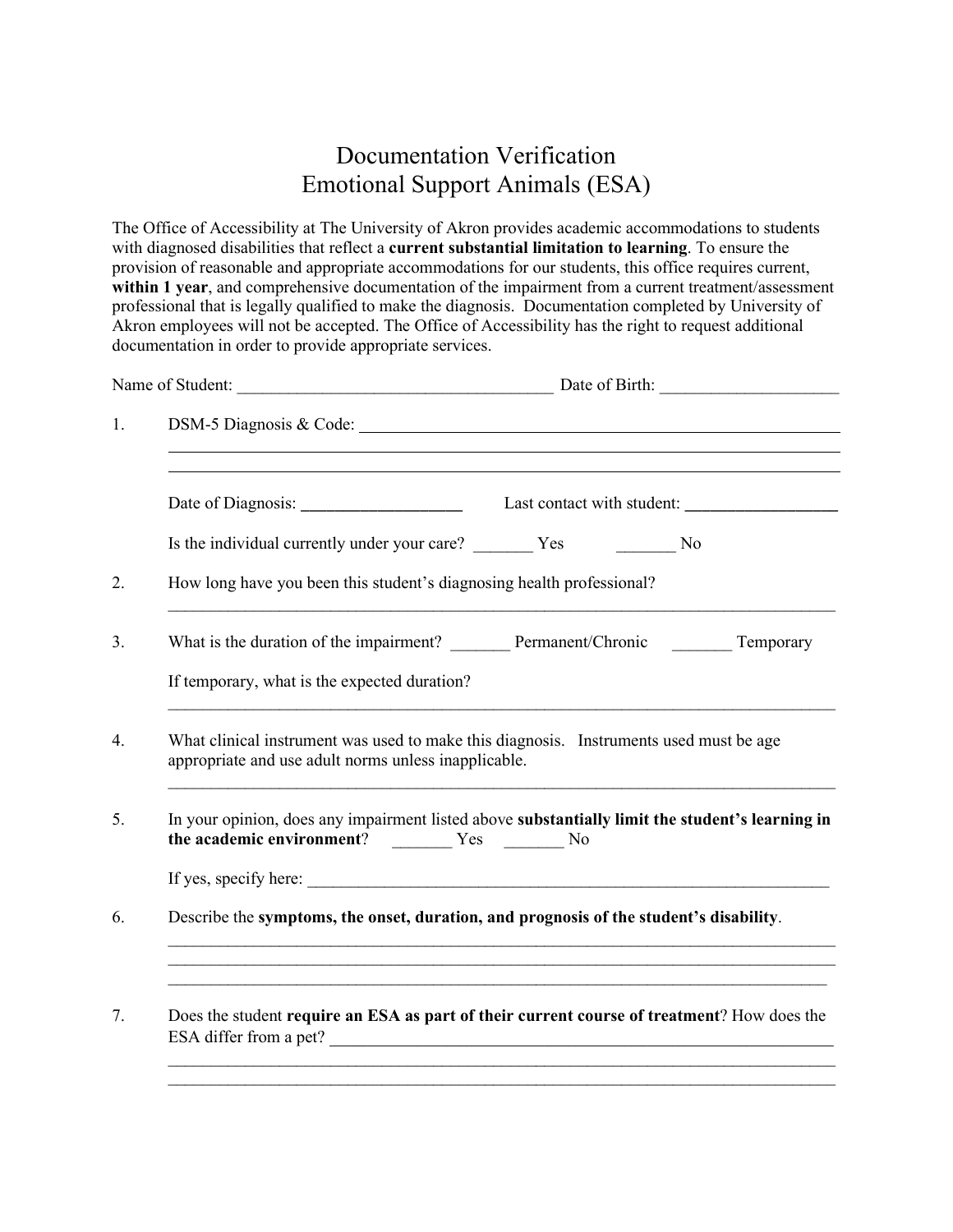- 8. What symptoms of the student's disability will having an ESA mitigate?
- 9. Please provide specific information regarding alternate treatments the student has previously attempted, as well as their success. \_\_\_\_\_\_\_\_\_\_\_\_\_\_\_\_\_\_\_\_\_\_\_\_\_\_\_\_\_\_\_\_\_\_\_\_\_\_\_\_\_\_\_\_\_\_\_\_\_\_

 $\_$  , and the set of the set of the set of the set of the set of the set of the set of the set of the set of the set of the set of the set of the set of the set of the set of the set of the set of the set of the set of th \_\_\_\_\_\_\_\_\_\_\_\_\_\_\_\_\_\_\_\_\_\_\_\_\_\_\_\_\_\_\_\_\_\_\_\_\_\_\_\_\_\_\_\_\_\_\_\_\_\_\_\_\_\_\_\_\_\_\_\_\_\_\_\_\_\_\_\_\_\_\_\_\_\_\_\_\_\_

 $\_$  , and the set of the set of the set of the set of the set of the set of the set of the set of the set of the set of the set of the set of the set of the set of the set of the set of the set of the set of the set of th

\_\_\_\_\_\_\_\_\_\_\_\_\_\_\_\_\_\_\_\_\_\_\_\_\_\_\_\_\_\_\_\_\_\_\_\_\_\_\_\_\_\_\_\_\_\_\_\_\_\_\_\_\_\_\_\_\_\_\_\_\_\_\_\_\_\_\_\_\_\_\_\_\_\_\_\_\_\_

 $\mathcal{L}_\text{max}$ 

- 10. Please describe current or past evidence this treatment has been successful for the student. If this is a new treatment method, **why do you feel that the ESA is an appropriate course of treatment at this time**? \_\_\_\_\_\_\_\_\_\_\_\_\_\_\_\_\_\_\_\_\_\_\_\_\_\_\_\_\_\_\_\_\_  $\mathcal{L}_\text{max}$  and  $\mathcal{L}_\text{max}$  and  $\mathcal{L}_\text{max}$  and  $\mathcal{L}_\text{max}$  and  $\mathcal{L}_\text{max}$  and  $\mathcal{L}_\text{max}$
- 11. In your opinion, **how important is it to the student's well-being that they reside with an ESA on campus, and why? and in the set of the set of the set of the set of the set of the set of the set of the set of the set of the set of the set of the set of the set of the set of the set of the set of the set of the s**
- 12. If this accommodation cannot be approved, how, if any, might the student's current symptomology be impacted? \_\_\_\_\_\_\_\_\_\_\_\_\_\_\_\_\_\_\_\_\_\_\_\_\_\_\_\_\_\_\_\_\_\_\_\_\_\_\_\_\_\_\_\_\_\_\_\_\_\_\_\_\_\_

 $\_$  , and the set of the set of the set of the set of the set of the set of the set of the set of the set of the set of the set of the set of the set of the set of the set of the set of the set of the set of the set of th

13. Do you believe the responsibilities of caring for the ESA, while still engaging in typical college activities and residing in campus housing, might exacerbate the student's symptoms in any way? In your opinion, **will the attention and care this animal requires adversely affect the student's success**?

 $\_$  , and the set of the set of the set of the set of the set of the set of the set of the set of the set of the set of the set of the set of the set of the set of the set of the set of the set of the set of the set of th

 $\mathcal{L}_\text{G}$  , and the contribution of the contribution of the contribution of the contribution of the contribution of the contribution of the contribution of the contribution of the contribution of the contribution of t

\_\_\_\_\_\_\_\_\_\_\_\_\_\_\_\_\_\_\_\_\_\_\_\_\_\_\_\_\_\_\_\_\_\_\_\_\_\_\_\_\_\_\_\_\_\_\_\_\_\_\_\_\_\_\_\_\_\_\_\_\_\_\_\_\_\_\_\_\_\_\_\_\_\_\_\_\_\_

 $\_$  , and the contribution of the contribution of the contribution of the contribution of  $\mathcal{L}_\text{max}$ 

 $\_$  , and the contribution of the contribution of the contribution of the contribution of  $\mathcal{L}_\text{max}$ 

 $\mathcal{L}_\mathcal{L} = \mathcal{L}_\mathcal{L} = \mathcal{L}_\mathcal{L} = \mathcal{L}_\mathcal{L} = \mathcal{L}_\mathcal{L} = \mathcal{L}_\mathcal{L} = \mathcal{L}_\mathcal{L} = \mathcal{L}_\mathcal{L} = \mathcal{L}_\mathcal{L} = \mathcal{L}_\mathcal{L} = \mathcal{L}_\mathcal{L} = \mathcal{L}_\mathcal{L} = \mathcal{L}_\mathcal{L} = \mathcal{L}_\mathcal{L} = \mathcal{L}_\mathcal{L} = \mathcal{L}_\mathcal{L} = \mathcal{L}_\mathcal{L}$ 

14. Based on the current condition and compliance with treatment plan, what is the current prognosis for functioning effectively in school? \_\_\_\_\_ \_\_\_\_\_ \_\_\_\_\_ \_\_\_\_\_

| Poor | Good | Excellent Unknown |  |
|------|------|-------------------|--|
|      |      |                   |  |

If "unknown," please explain:  $\qquad \qquad \qquad$ 

15. List any **recommendations for accommodations** appropriate for this student in an academic setting. The accommodation must link to the functional limitation.